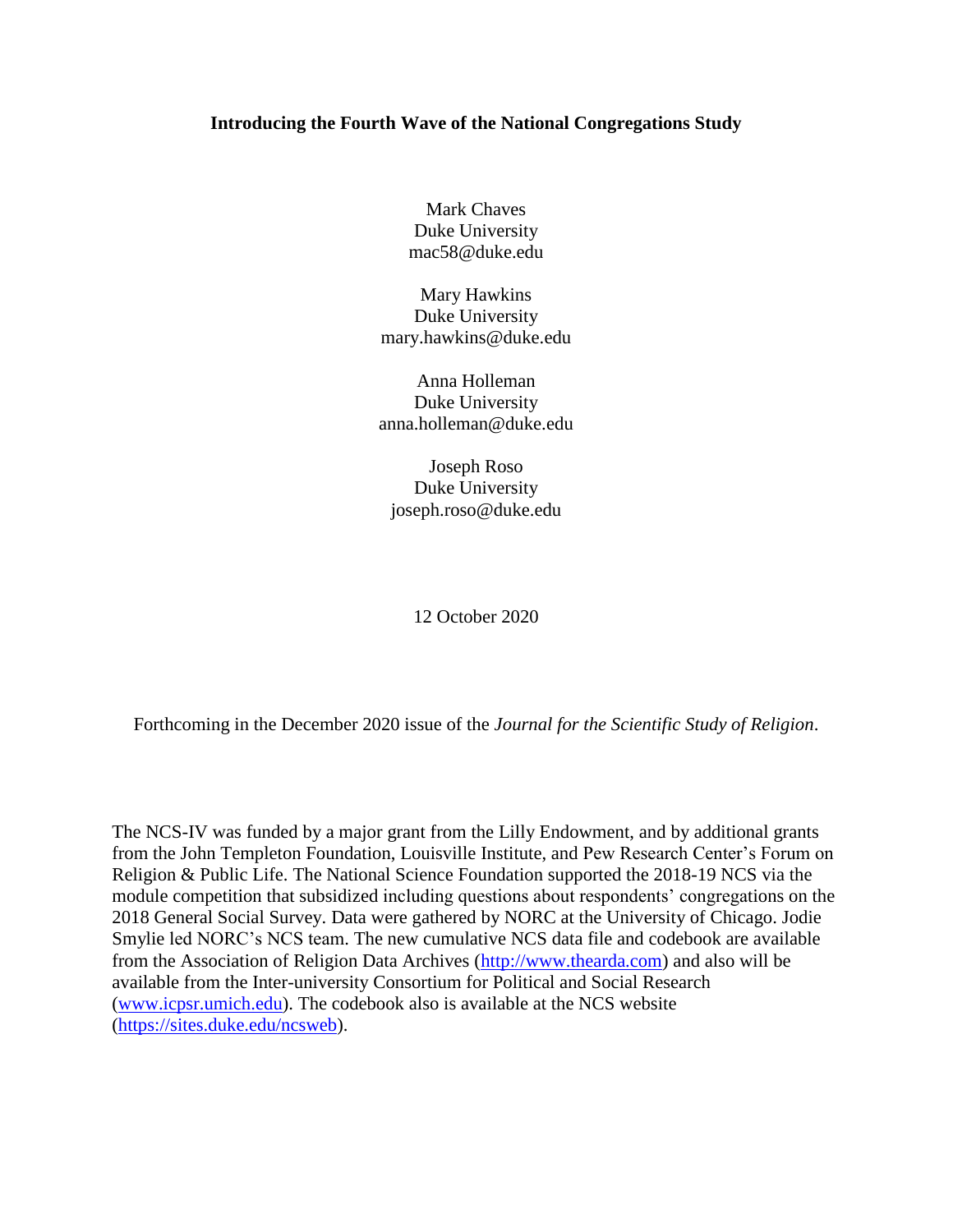# **Introducing the Fourth Wave of the National Congregations Study**

# ABSTRACT

The fourth wave of the National Congregations Study (NCS-IV) was conducted in 2018-19 with a nationally representative sample of congregations from across the religious spectrum. The NCS-IV included a fresh cross-section of congregations generated in conjunction with the 2018 General Social Survey and a panel of congregations that participated in the third NCS wave. Data were collected via a 65-minute interview with one key informant from 1,262 congregations. The cooperation rate was 74 percent; the conservatively calculated response rate was 69 percent. Information was gathered about multiple aspects of congregations' social composition, structure, activities, leadership, and programming. Approximately two-thirds of the NCS-IV questionnaire replicates items from previous NCS waves. This introduction to the NCS-IV symposium describes NCS-IV methodology and special features of the new data. The three symposium articles present NCS-IV results about congregations' political activities, racial and ethnic composition, and worship practices.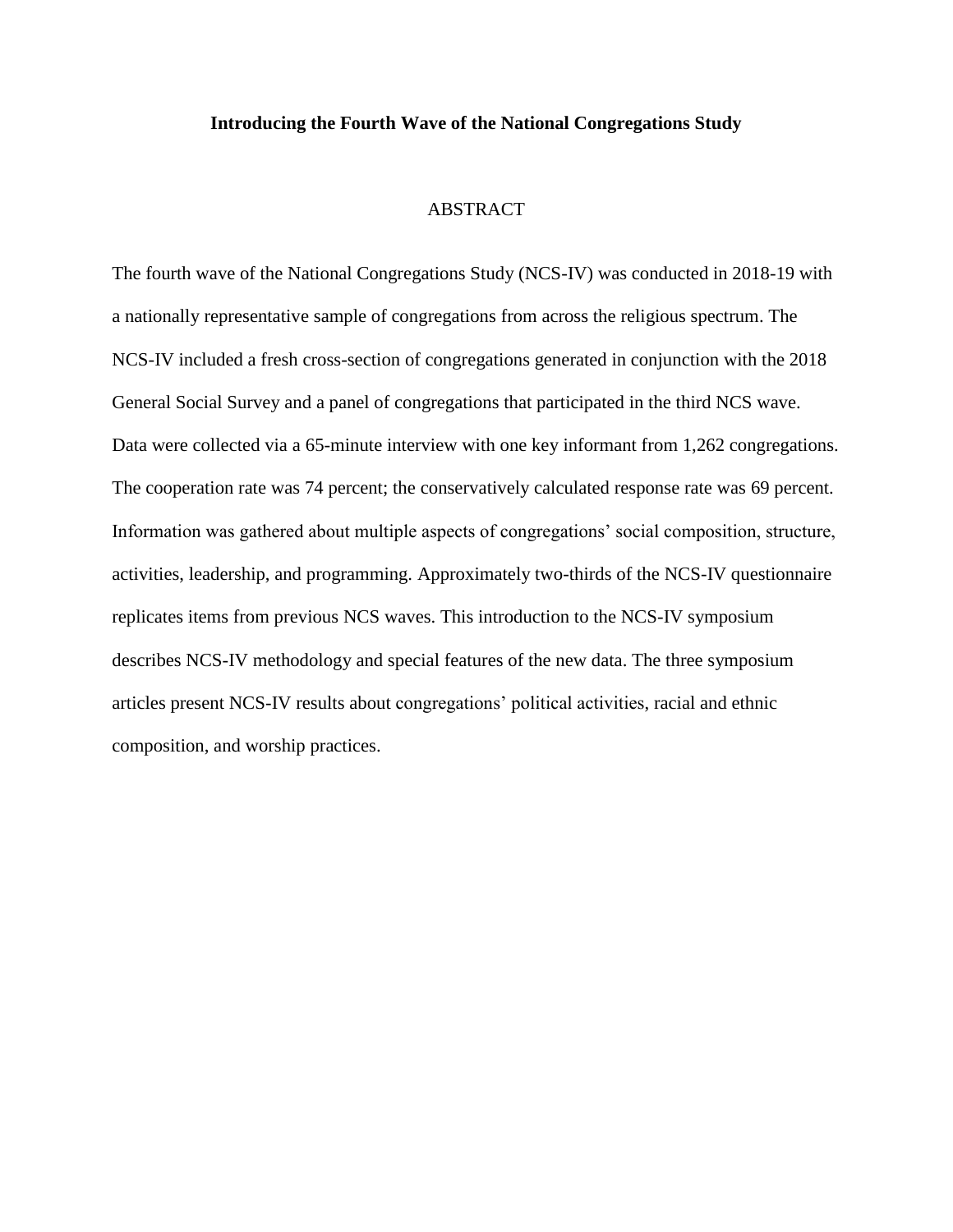# **Introducing the Fourth Wave of the National Congregations Study**

#### **INTRODUCTION**

Congregations remain the most significant collective expression of American religion, and the National Congregations Study (NCS) -- a survey of a nationally representative sample of congregations from across the religious spectrum -- is an important part of the data infrastructure for studying congregations. The NCS gathers information about multiple aspects of congregations' social composition, structure, activities, leadership, and programming. It has been conducted four times: 1998, 2006-07, 2012, and 2018-19. In this NCS-IV symposium introduction we describe key features of the NCS's fourth wave, conducted in 2018-19.

The NCS-IV essentially replicated the methodology used in Waves I-III, with some differences and enhancements. NCS methodology for earlier waves is described in Chaves et al. (1999) and Chaves and Anderson (2008; 2014). Additional methodological documentation is contained in the very detailed NCS codebook, which is available both on the NCS web site (https://sites.duke.edu/ncsweb) and at the Association for Religion Data Archives [\(www.thearda.com\)](http://www.thearda.com/). Consequently, we describe here only the methodological basics and key features of the NCS-IV.

#### **NCS-IV METHODS**

### **Sample**

The NCS-IV contains both a new cross-section of congregations generated in conjunction with the 2018 General Social Survey (GSS) and a panel of congregations that participated in the 2012 NCS.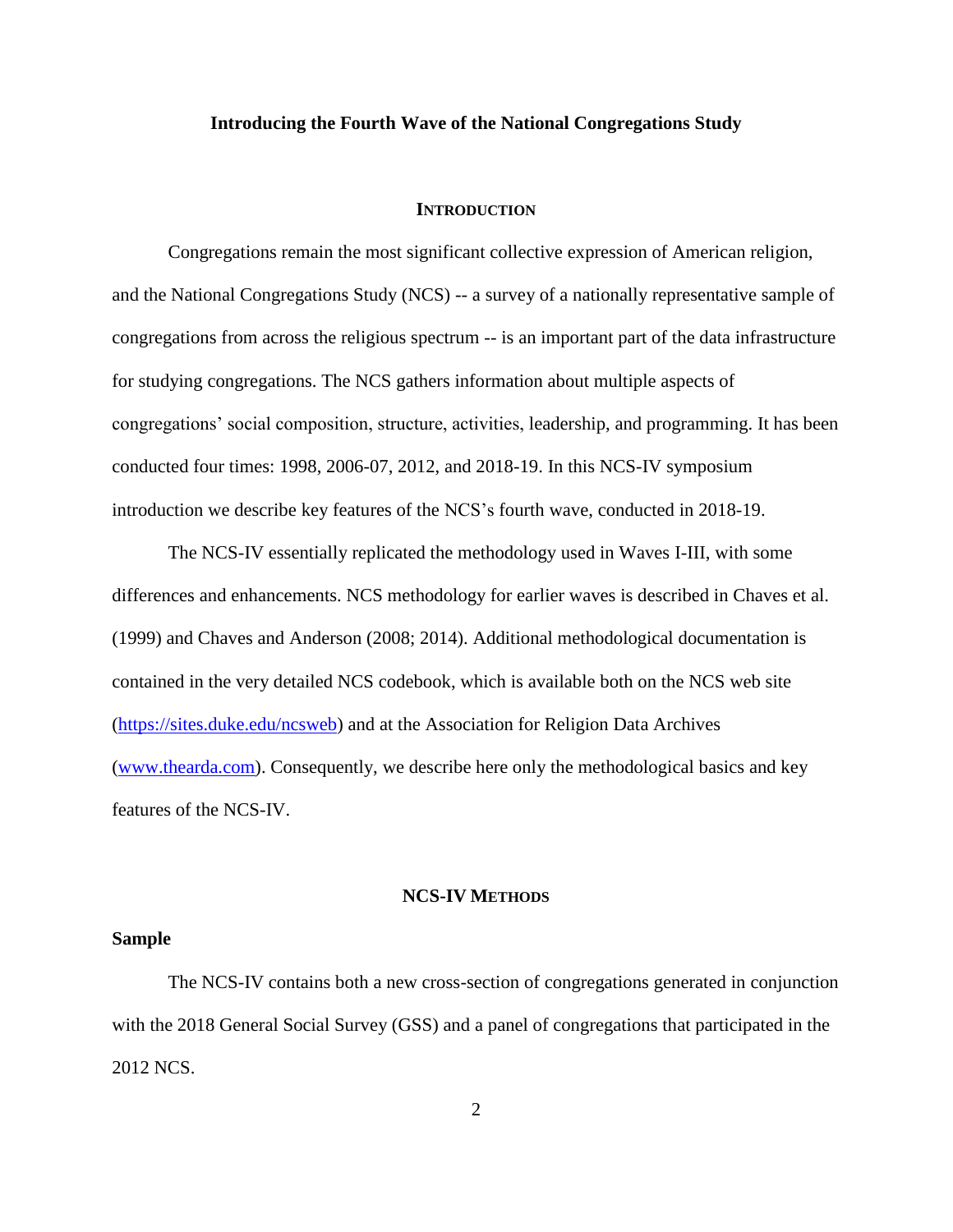The General Social Survey (GSS) is an in-person survey of a nationally representative sample of non-institutionalized, English- or Spanish-speaking adults (Smith et al. 2019). The 2018 GSS asked respondents who said they attended religious services at least once a year to say where they attend. The congregations named by these respondents constitute a new nationally representative sample of religious congregations in the United States.

This basic strategy for generating NCS samples has been tweaked over the years. For example, in 2018-19 we explicitly asked GSS respondents to use their smart phones to look up their congregation's contact information. Also, when a GSS respondent who should have nominated a congregation did not, or did not provide complete contact information for a nominated congregation, we asked GSS interviewers to tell us more about why that occurred. This enabled us to better distinguish situations in which the GSS respondent was uncomfortable giving us congregational information from situations in which the GSS respondent did not actually attend religious services often enough for us to seek a congregational nomination.

Cognitive pretesting before the 2018 GSS indicated that we are not missing many nontraditional congregations, or congregation-like religious gatherings, by relying on asking people who say they "attend religious services" to tell us where they attend. This pretesting showed that asking people who say that they do not attend religious services if they attend some other sort of religious gathering would not yield many additional congregations that would be appropriate to include in the NCS. When such people mentioned other gatherings, they mainly mentioned weddings and funerals, or stand-alone discussion and self-help groups.

Technological advances have not led to the creation of an adequate national sampling frame for congregations. As of 2018, the Google Places API did not generate a comprehensive, unbiased list of congregations. A list of Christian churches generated by combining Google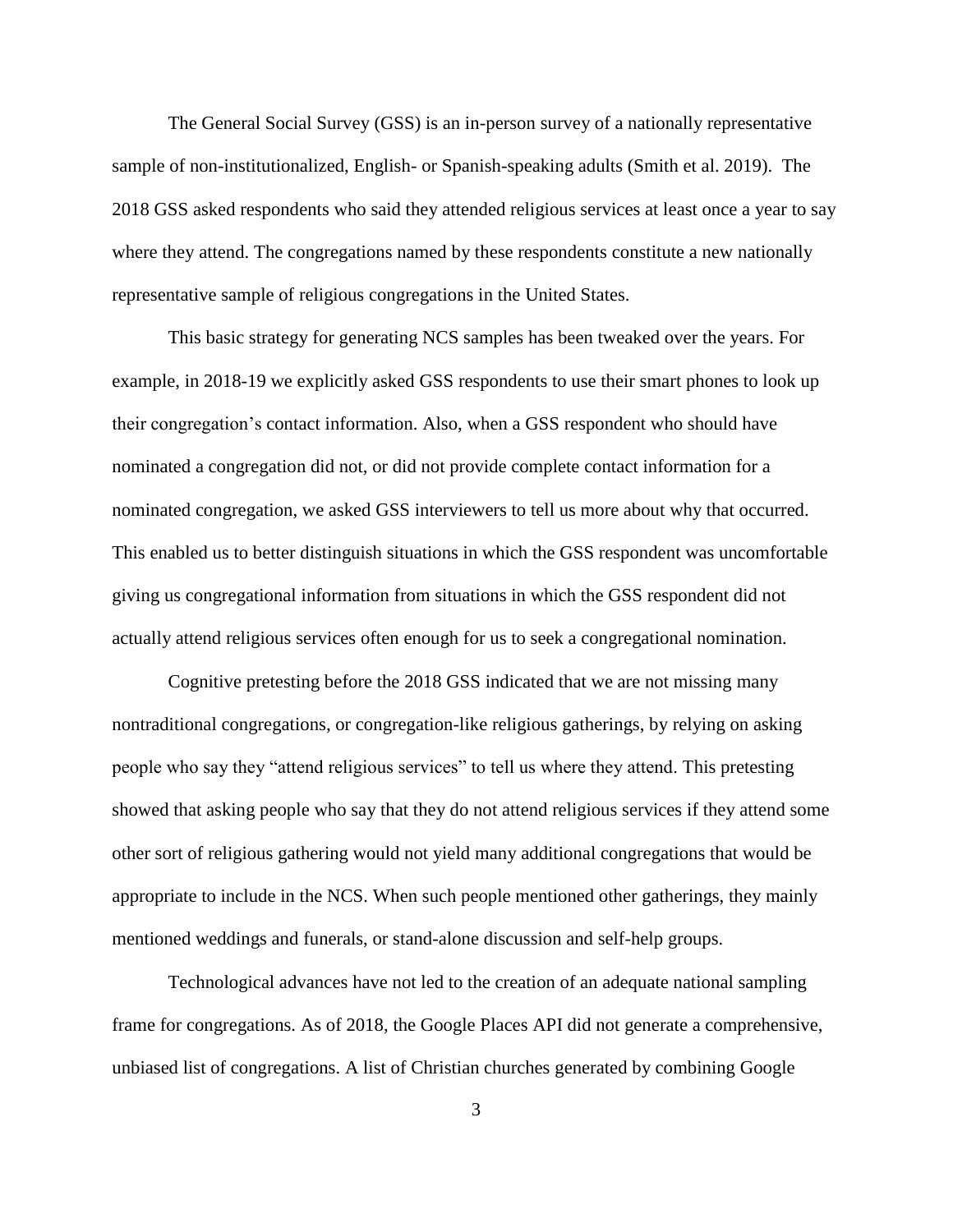Places searches conducted in 2015 and 2018 missed 14 percent of the Christian churches newly nominated for the NCS by 2018 GSS respondents (Pew Research Center 2019:37). Analyses by NCS researchers comparing all NCS-III congregations with those located using the Google Places API in 2015 found that small, rural, evangelical, and black churches all were underrepresented in a congregational list generated using that tool. Scott Thumma, at Hartford Seminary, led another recent attempt to generate a comprehensive list of U.S. congregations. He developed his list using hundreds of on-line sources, various printed lists, several commercial providers of congregation lists, and multiple web scraping strategies. This attempt similarly missed about 15 percent of U.S. congregations (Thumma 2020). The bottom line is that, at the launching of the 2018-19 NCS, there still was no list-based sampling strategy that would generate an unbiased national sample of congregations.

In 2018, 1,479 GSS respondents said that they attended religious services at least once a year. Of these, 191 backtracked on their attendance report when asked to name their congregation, 156 either did not name a congregation or named one that could not be located, and 21 mentioned a congregation that was closed, out of the country, or not really a congregation. The remaining 1,111 respondents provided valid congregational nominations, 1,016 of which were unique congregations. Data were gathered from 740 of these congregations.

The 2018 GSS had a smaller than expected sample, consequently generating fewer than expected congregations. To increase the NCS-IV sample size, we supplemented the new crosssection of congregations by including all 830 Wave III congregations that were nominated by GSS respondents who participated in the GSS for the first time in 2012. That is, we did not include Wave III congregations that had been nominated by GSS respondents who were in the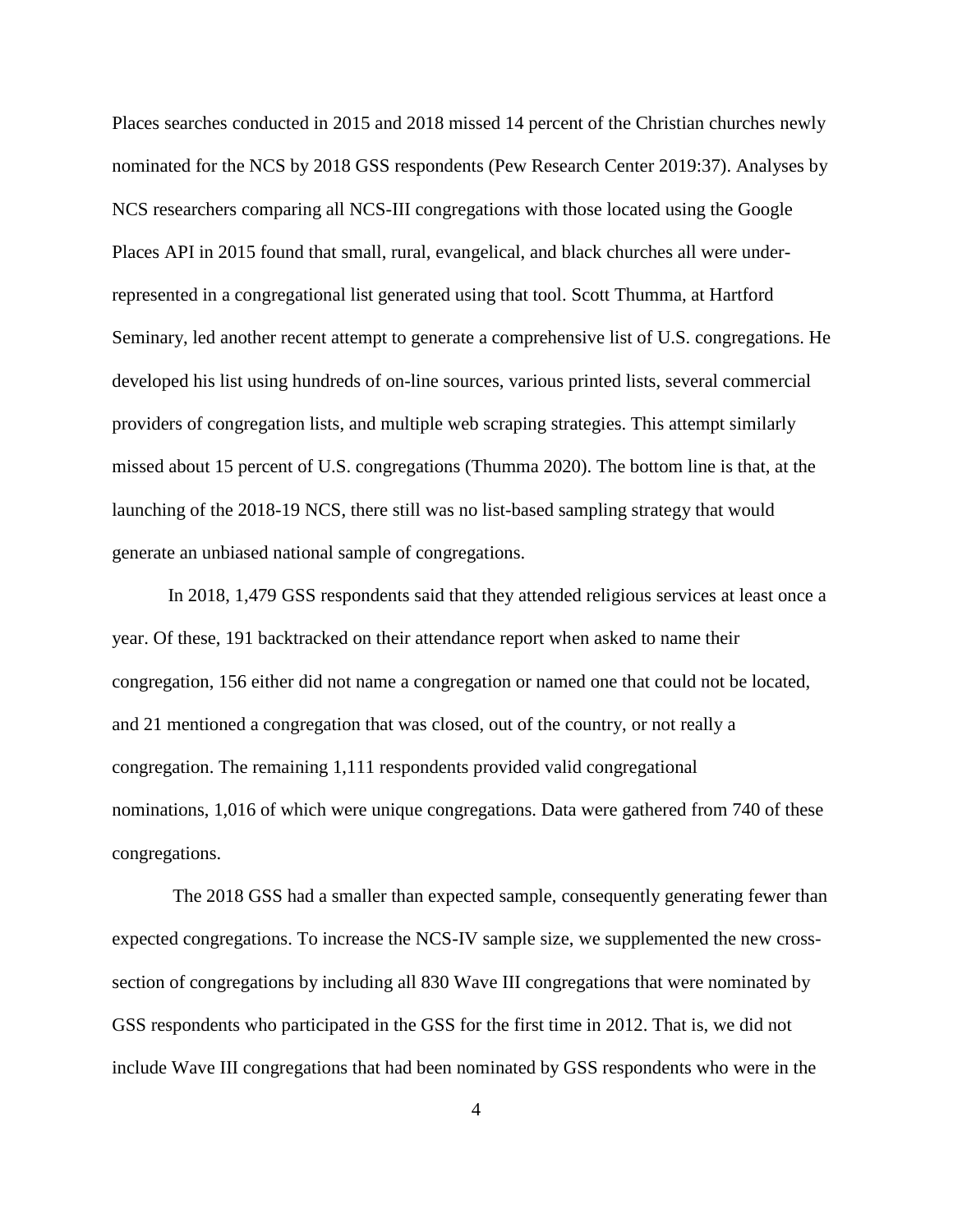2012 GSS because they were part of the GSS's own panel of re-interviewees. We reinterviewed 597 of these congregations, 75 of which also were nominated anew in 2018. So the panel effort added 522 congregations to the sample. In addition to the 597 congregations that were part of the panel sample, five other congregations nominated in 2018 were also a part of the 2012 sample but not included in the panel. So the NCS-IV sample contains 602 cases on which we also have 2012 data. Although this panel component was added to the NCS-IV primarily to increase sample size, it will enable analysts to study within-congregation change in new ways.

All in all, the NCS-IV gathered data from 1,262 congregations. The cumulative NCS I-IV dataset contains data from 5,333 congregations. Some of these participated in more than one NCS wave because of the panel components in Waves II and IV. Taking these into account, the cumulative dataset contains information from 4,469 unique congregations.

### **Data Collection**

Data were gathered by NORC at the University of Chicago between July 2018 and September 2019. One key informant from each congregation, usually a clergyperson, was interviewed. Seventy-five percent of interviews were with clergy, 94 percent were with staff of some sort, and the remaining 6 percent were with non-staff congregational leaders. The median interview lasted 65 minutes. We attempted to conduct these interviews by telephone, but we visited congregations to make appointments or to conduct in-person interviews if necessary. Ninety-one percent of the interviews were conducted by phone; 9 percent were conducted in person.

Because so few NCS interviews in previous waves were conducted in Spanish even though we had a fully translated Spanish questionnaire, we did not translate the Wave IV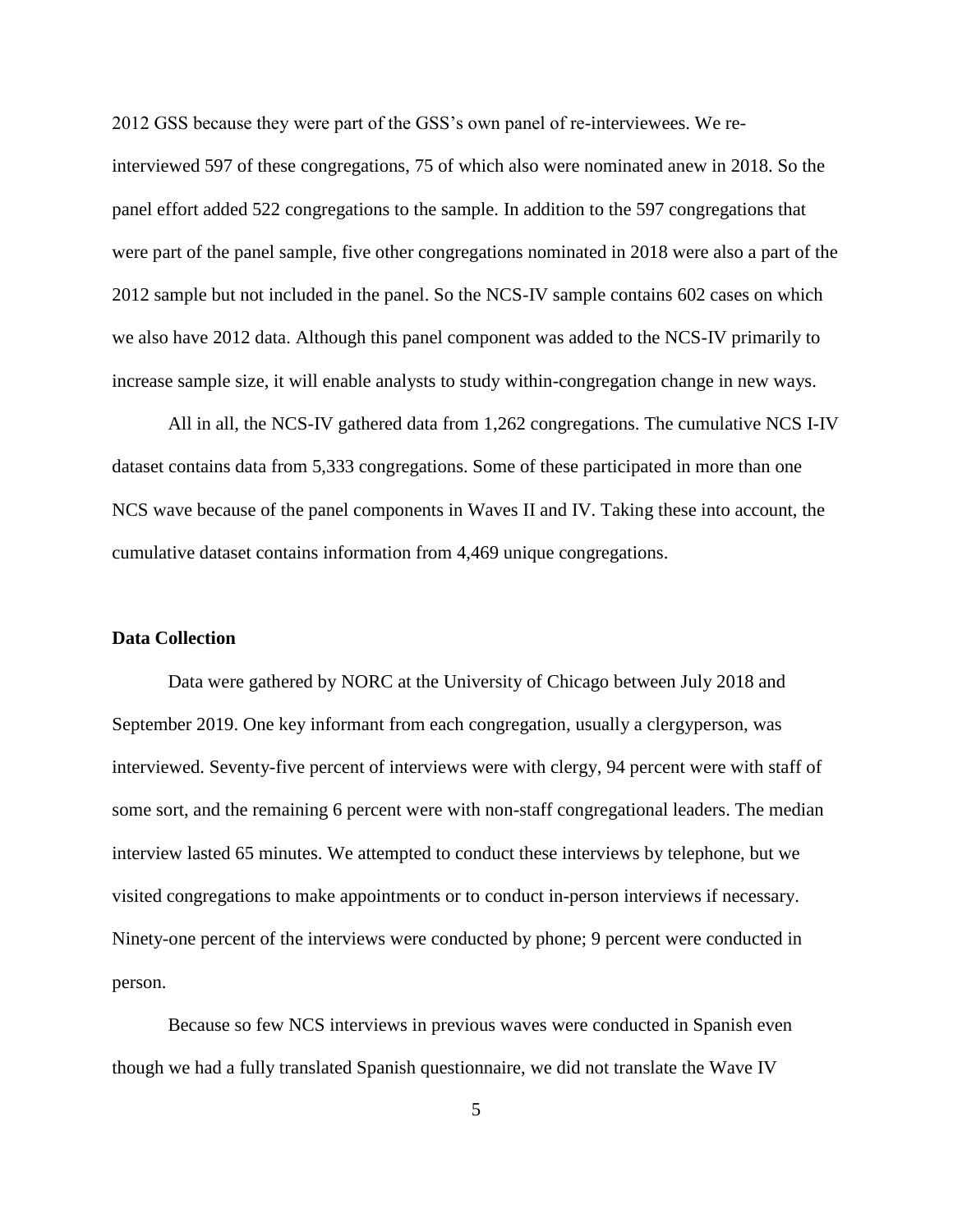questionnaire into Spanish. We did, however, employ bilingual interviewers to conduct impromptu Spanish interviews when necessary. Seventeen Wave IV interviews were conducted either all in Spanish or in a combination of English and Spanish. No sampled congregation was excluded because no appropriate key informant spoke English or Spanish well enough to be interviewed. Data were gathered from 1,262 congregations.

Responses to open-ended questions have been coded into sets of variables. We usually double-coded open-ended items, refining the codes and coding rules until we achieved an interrater reliability of at least 80 percent. Researchers interested in working directly with the verbatim responses may request them via a restricted-data access agreement.

Congregations were geocoded and placed in census blocks. A small number of variables derived either from the United States decennial census or the American Community Survey are included in the public dataset. Researchers interested in appending additional census variables (or other contextual data) may request geographical information via a restricted-data access agreement.

### **Weighting the Data**

The probability that a congregation appears in the NCS sample is proportional to its size: larger congregations are more likely to be in the sample than smaller congregations. Retaining or undoing this over-representation of larger congregations corresponds to viewing the data either from the perspective of attendees at the average congregation or from the perspective of the average congregation, without respect to its size. See Chaves and Anderson (2008:418) for further elaboration of this feature of the NCS sample.

Weights provided in the NCS public dataset allow analysts to adjust for this probability-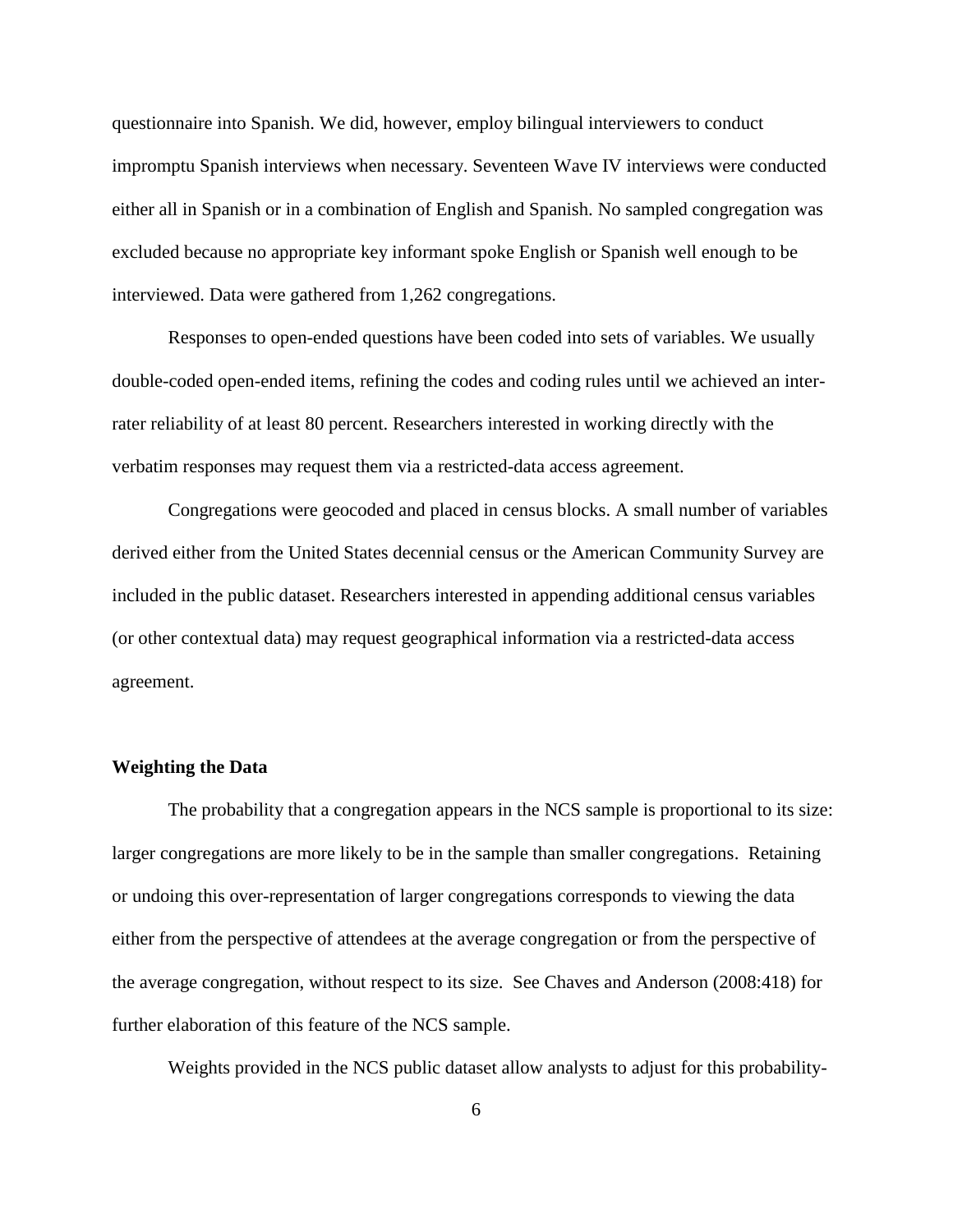proportional-to-size feature of the sample, as well as for duplicate nominations, the two-stage sampling design that the GSS began using in 2004, the NCS-III oversample of congregations nominated by Hispanics, and the panel components in Waves II and IV. Users should become familiar with the several available weights, though for most purposes analysts will want to weight the data by WT\_ALL4\_CONG\_DUP when examining the data from the average congregation's perspective and by WT\_ALL4\_ATTENDEE when examining the data from the average attendee's perspective. These weights allow analysts to treat each wave of NCS data as representative of the population of United States congregations in that year. The NCS weights are described in detail in the NCS codebook.

#### **Response Rate and Nonresponse Bias**

The NCS-IV cooperation rate – the percentage of contacted congregations who agreed to participate – was 74 percent. The response rate, calculated in line with the RR3 response rate developed by the American Association for Public Opinion Research (2016:62), but not taking account of the GSS's own response rate, was 69 percent. Incorporating the 2018 GSS's own 59 percent weighted response rate reduces the NCS-IV response rate to 49 percent.

We care about response rates only as proxies for nonresponse bias. Direct assessment of nonresponse bias in the NCS gives little reason for concern. We know the location and denomination of congregations that declined to participate, and we know the race of GSS respondents who nominated non-participating congregations. We also know the location, denomination, and race of GSS respondents who did not nominate a congregation even though they said that they attend religious services. Hence, we can directly assess nonresponse bias on these characteristics by comparing their distributions for congregations that participated in the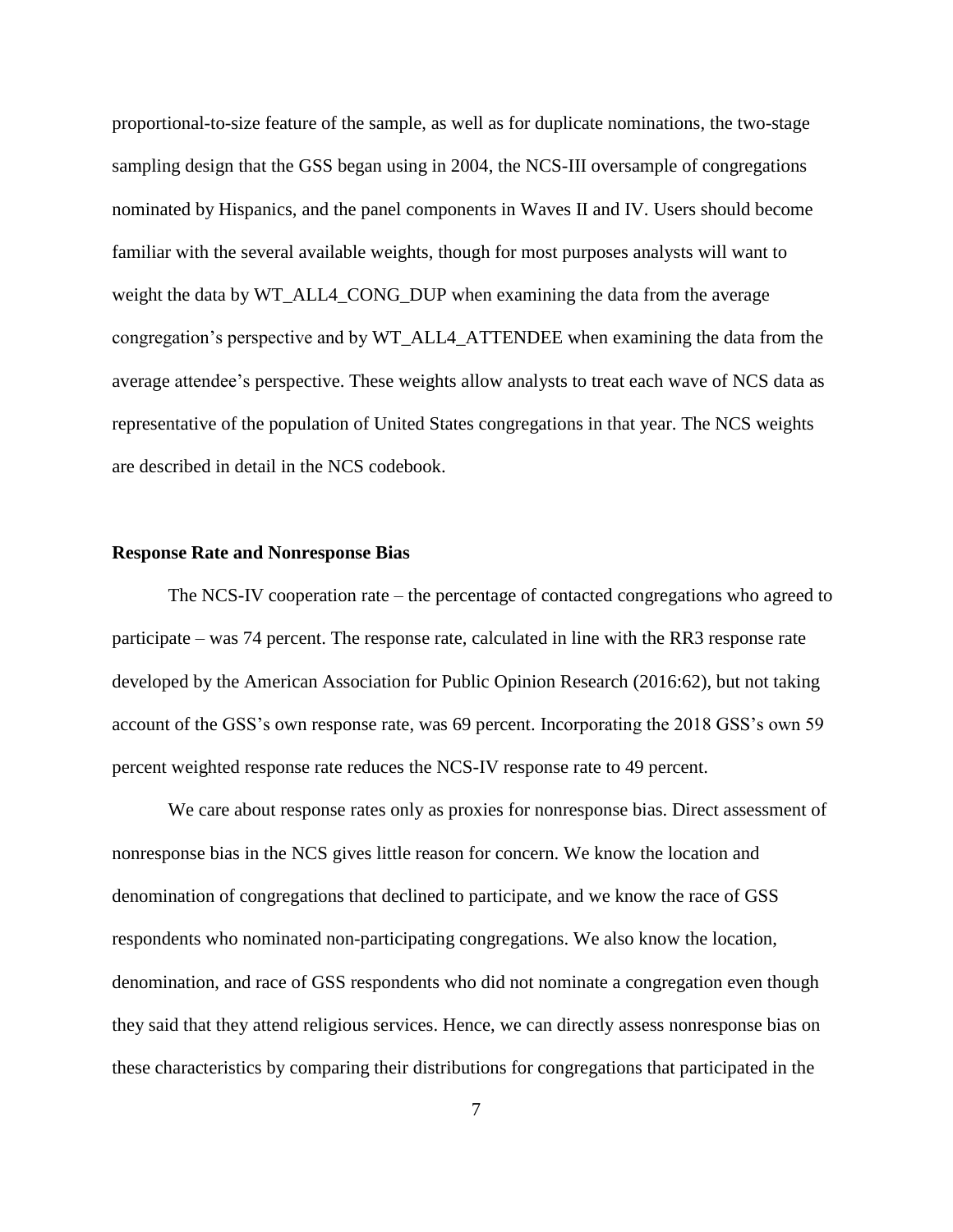NCS-IV to the distributions we would have obtained with a 100 percent response rate. These comparisons show very little nonresponse bias on any of these variables. The details of these analyses are available upon request.

#### **CONCLUSION**

The NCS-IV provides rich data gathered from a nationally representative sample of American religious congregations in 2018-19. These data can be used to study many features of contemporary congregations, and the many ways in which they have changed, or not, since 1998. The articles in this symposium examine three of those features: worship practices, racial and ethnic diversity, and political activities. These articles contribute important new knowledge, but they only scratch the surface of what can be learned about these subjects using the NCS. And they of course do not encompass the many other subjects that can be examined with these data. In addition to topics from earlier NCS waves that the NCS-IV asked about again, the NCS-IV contains information on previously unexamined congregational characteristics and activities such as endorsing the prosperity gospel, providing disaster relief, conducting same-sex marriages, sponsoring refugees, and offering sanctuary for immigrants.

The NCS-IV also gathered detailed staffing information that was used to conduct a follow-up survey of clergy who serve NCS-IV congregations. This follow-up survey, the National Survey of Religious Leaders (NSRL), funded by the John Templeton Foundation, is a natural extension of the NCS. It will provide information from a nationally representative sample of congregational leaders about their characteristics, attitudes, knowledge, and behaviors in a wide range of arenas. Together, the NCS-IV and NSRL will provide an even richer portrait of congregations and those who lead them. NSRL data and results should be publicly available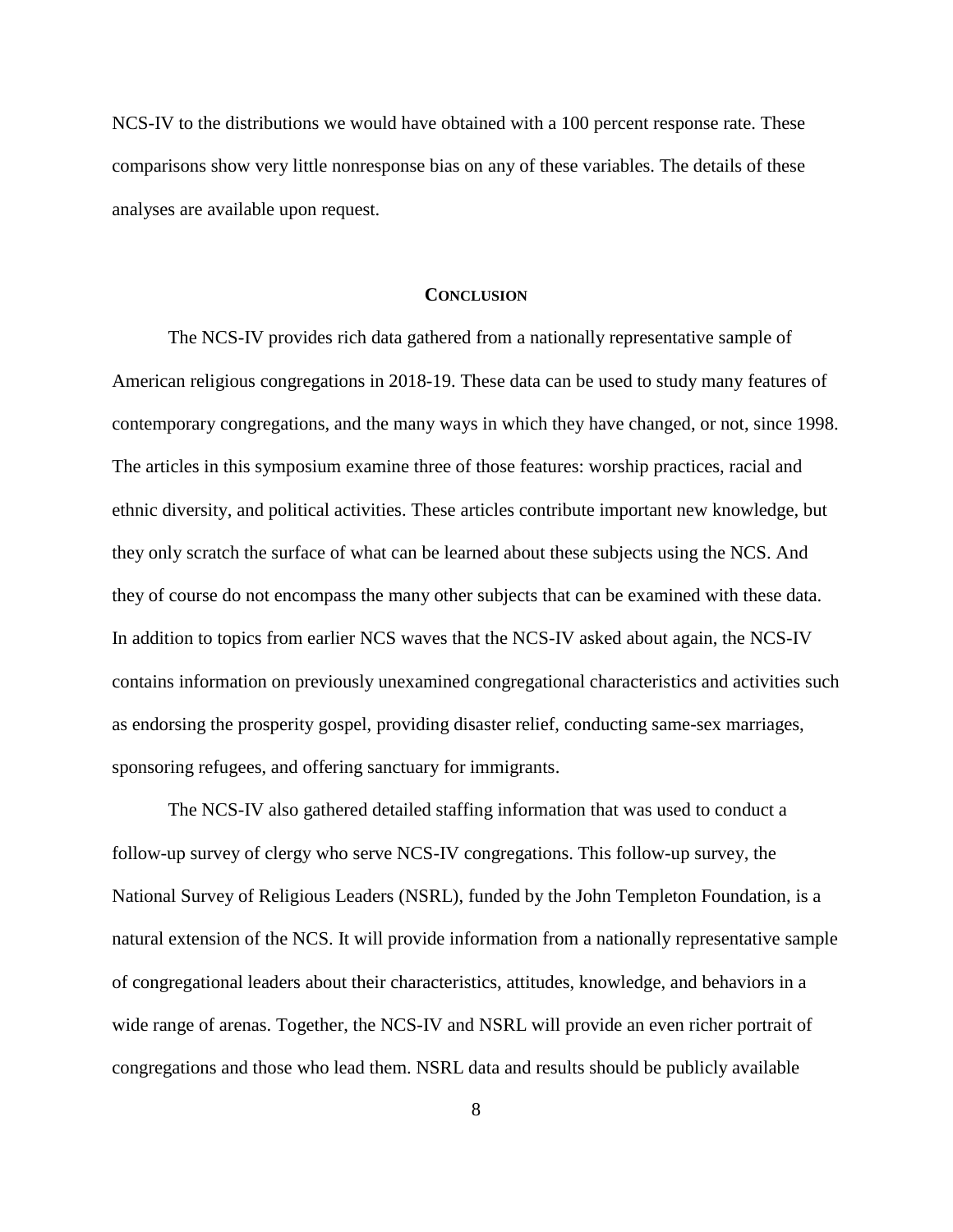sometime in 2021.

The 1998 NCS became a baseline from which to study 20 years of stability and change in congregations. We did not anticipate that the NCS-IV also would serve as a baseline, but it turned out that these data were gathered on the eve of the COVID-19 pandemic. This pandemic, and the economic crisis it caused, have had dramatic short-term effects on congregations' worship practices, technology use, finances, building use, and community activities. The NCS-IV gathered data on all of this, data that will provide a baseline for examining the medium and long-term consequences of COVID-19 on American religion.

In the meantime, we hope readers and researchers will find the new NCS data to be a valuable resource in the ongoing effort to advance knowledge about American religion.